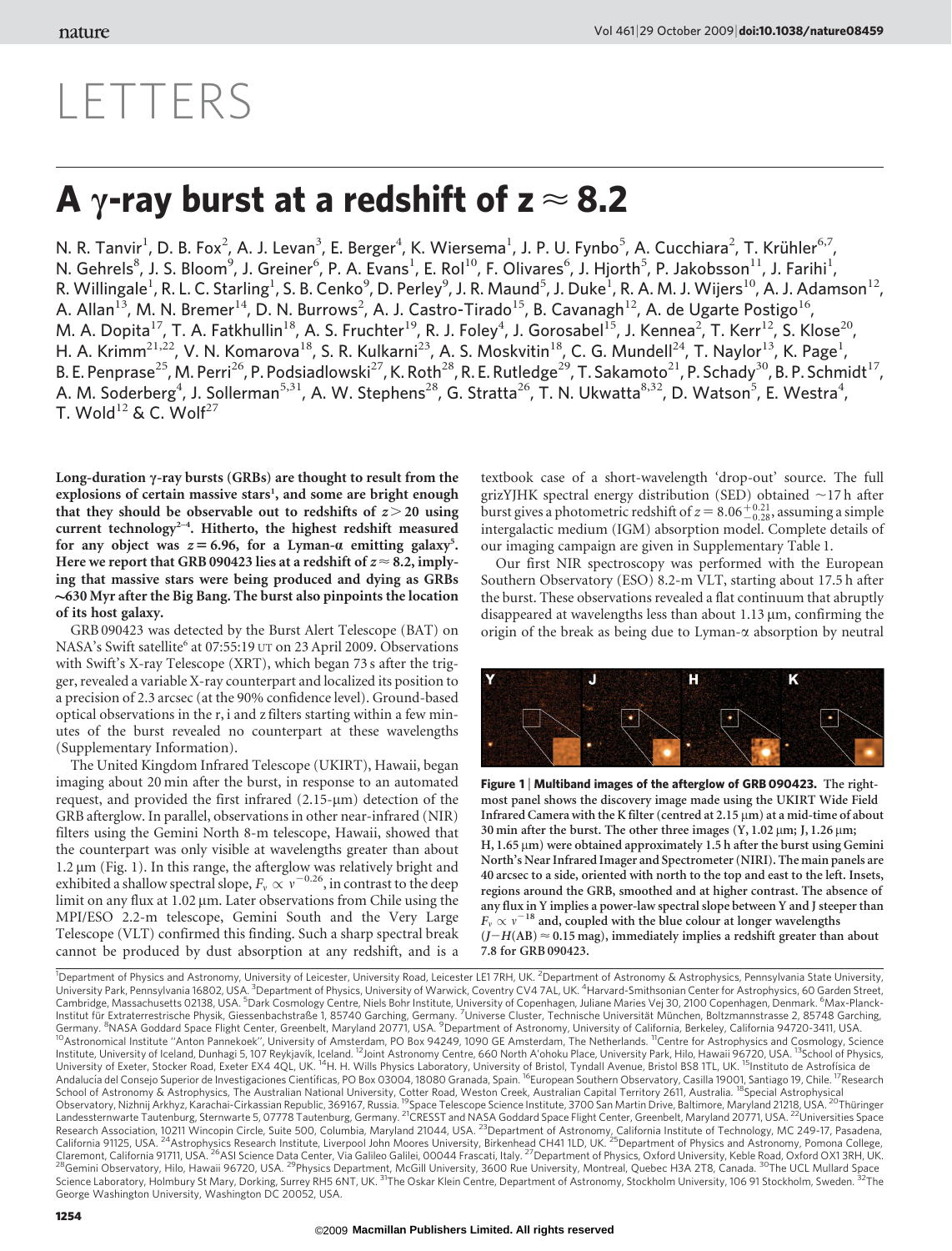hydrogen, with a redshift of  $z \approx 8.2$ . The spectrum and broadband photometric observations, plotted over model data, are shown in Fig. 2. To obtain a more quantitative estimate of the redshift, we fit the spectra in redshift versus  $\log[N_{\text{H}_1}(\text{cm}_2^{-2})]$  space, assuming a flat prior likelihood value for  $log[N_{\text{H$\textsc{1}$}}(\text{cm}^{-2})]$  of between 19 and 23, which is broadly consistent with the distribution observed for lower-redshift GRB hosts<sup>7-9</sup>. We take the neutral fraction of the IGM to be 10%, although our conclusions depend only weakly on this assumption. We find the redshift from ISAAC spectroscopy to be  $z = 8.19^{+0.03}_{-0.06}$ . An additional spectrum, recorded  $\sim$  40 h after the burst using the VLT's Spectrograph for INtegral Field Observations in the Near Infrared confirms this analysis, yielding  $z = 8.33^{+0.06}_{-0.11}$ (Supplementary Information). Fitting simultaneously to both spectra and the photometric data points gives our best estimate of the redshift,  $z = 8.23^{+0.06}_{-0.07}$ . The low signal-to-noise ratio means we that are unable to detect metal absorption features in either spectrum which would provide a more precise value of the redshift—and prevents a meaningful attempt to measure the IGM H I column density in this instance. Our three independent redshift measures are consistent with that reported from a low-resolution spectrum obtained with the Telescopio Nazionale Galileo, La Palma<sup>10</sup>

The X-ray and NIR light curves of GRB 090423 (Fig. 3) show a broken power-law decay, with evidence of flares in both the X-ray and the infrared bands. The spectral energy distribution is consistent with the presence of the cooling break between the X-ray and optical bands. Apart from the unusually shallow spectral slope of the continuum at wavelengths greater than  $1.2 \mu m$ , its afterglow properties in general appear to be consistent with the bulk GRB population (see Supplementary Information for further discussion).

With the standard cosmological parameters (Hubble parameter,  $H_0 = 71 \text{ km s}^{-1} \text{ Mpc}^{-1}$ ; total matter density,  $\Omega_\text{M} = 0.27$ ; darkenergy density,  $\Omega_{\Lambda} = 0.73$ ) a redshift of  $z = 8.2$  corresponds to a time of only 630 Myr after the Big Bang, when the Universe was just 4.6% of its current age. GRB 090423's inferred isotropic equivalent energy,  $E_{\text{iso}} = 1 \times 10^{53}$  erg (8–1,000 keV)<sup>11</sup>, indicates that it was a bright, but not extreme, GRB. Thus, we find no evidence of exceptional behaviour that might indicate an origin in a population III progenitor. First-generation stars are thought more likely to collapse into particularly massive black holes, which in turn may produce unusually long-lived GRBs<sup>12</sup>; this seems not to be the case for GRB 090423.

Indeed, we note that the  $\gamma$ -ray duration of GRB 090423,  $t_{90} = 10.3$  s, corresponds in the rest frame to only 1.1 s, and the peak energy measured by BAT, 49 keV, is moderately hard in the rest frame. Two other GRBs with  $z > 5$  (GRB 060927 and GRB 080913) had similarly short rest-frame durations, leading to some debate<sup>13</sup> as to whether their progenitors were similar to those of the 'short-hard' class of GRBs, which are not thought to be directly related to core collapse. However, in the case of GRB 090423, a more careful extrapolation of the observed  $\gamma$ -ray and X-ray light curves to lower redshifts shows that its duration would have appeared significantly longer than suggested by naive time-dilation considerations<sup>14</sup>. In any event, short GRBs probably have their origins in compact objects that are themselves the end products of massive stars, so the above conclusions will hold irrespective of the population from which GRB 090423 derives.

It has long been recognized that GRBs have the potential to be powerful probes of the early Universe<sup>15</sup>. Their association with individual stars means that they serve as a signpost of star formation, even if their host





although noisy, the spectrum shows no evidence of any detected continuum. Details of the data-reduction steps and adaptive binning used to construct these spectra are given in Supplementary Information. A model spectrum showing the H I damping wing for a host galaxy with a hydrogen column density of  $N_{\text{H I}} = 10^{21} \text{ cm}^{-2}$  at a redshift of  $z = 8.23$  is also plotted (solid black line), and provides a good fit to the data. Inset, allowing for a wider range in possible host  $N_{\text{H}1}$  values gives the 1 $\sigma$  (68%) and 2 $\sigma$  confidence contours shown. The fact that no deviation is seen from a power-law spectrum at wavelengths greater than  $1.2 \mu m$ , together with its shallow spectral slope, suggests that there is little or no dust along the line of sight through the GRB host galaxy (unless it is 'grey'), consistent with the galaxy being relatively unevolved, and having a low abundance of metals.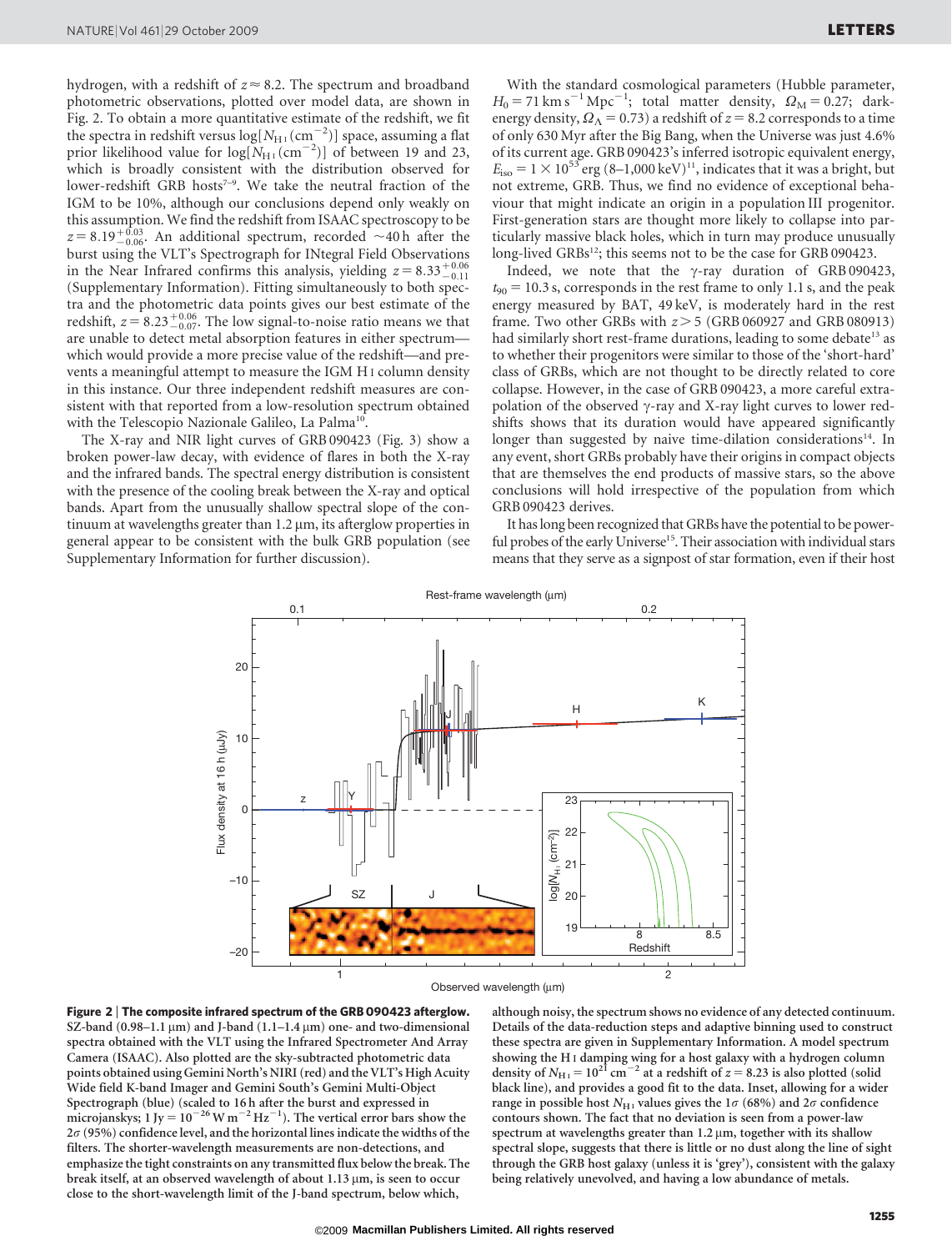

Figure 3 <sup>|</sup> The X-ray and infrared light curves of GRB 090423. The axes show both observed (left-hand and bottom axes) and rest-frame (right-hand and top axes) quantities. The X-ray light curve was obtained using Swift's BAT (cyan) and XRT (magenta), where the BAT observations have been extrapolated into the X-ray band. The fitted function represents a phenomenological model<sup>28</sup> of the prompt and afterglow components. The infrared light curve was obtained using UKIRT, Gemini North, the MPI/ESO 2.2-m telescope and the VLT. For consistency, although individual bands are plotted, they have been transformed into absolute magnitudes in the J band by means of the best-fitting SED ( $F_\nu \propto \nu^{-0.26}$ ). We show two illustrative fits to the infrared light curve. The solid line shows a plateau, breaking at

galaxies are too faint to detect directly. Equally important, precise determination of the hydrogen Lyman- $\alpha$  absorption profile can provide a measure of the neutral fraction of the IGM at the location of the burst<sup>16–20</sup>. With multiple GRBs at redshifts of  $z > 7$ , and the associated information about the IGM, we could therefore trace the process of reionization from its early stages $21$ .

The high redshift of GRB 090423 has several crucial implications. Predictions based on extrapolating the global star-formation-rate density suggest that the observed rate of GRBs at  $z \approx 8$  should be about 40% of that at  $z \approx 6$  (ref. 12). Given the extra difficulty of identifying afterglows at higher redshifts, our finding is broadly consistent with these predictions. This is extremely encouraging for the prospects of future initiatives aimed at finding high-redshift GRBs and using them to locate and study primordial galaxies and measure the history of star formation at early times<sup>22-24</sup>. Furthermore, it is close to the redshift range in which the bulk of the cosmic reionization is thought to have taken place<sup>25-27</sup>. Very high-redshift GRBs for which infrared spectroscopy was possible earlier, or which had brighter afterglows, would provide a direct probe of the progress of reionization. Finding such events is not an unreasonable hope: the most extreme GRBs have had afterglows that were intrinsically significantly brighter than that of GRB 090423 at the same rest-frame time<sup>3,4</sup>, and our first spectra were recorded more than 15 h after the burst. Spectroscopy with a high signal-to-noise ratio would also provide a measure of the metallicity of the host galaxy, which potentially offers important clues to the 24,000 s to a steeper slope proportional to  $\sim t^{-1.4}$ . This underestimates the late time points, which must then be interpreted as a flare. The dashed line shows an alternative model, in which mid-time points at  $\sim$  60,000 s are instead interpreted as a flare; this is more consistent with the later time points and the X-ray break time at the end of the plateau. However, in this case the post-break slope, proportional to  $\sim t^{-0.7}$ , is much slower than the X-ray decay at comparable times, and it further requires a additional break in the light curve to accommodate the late-time upper limit. Error bars are  $1\sigma$ (68% confidence level) and the absolute magnitude scale corresponds to absolute AB magnitudes at 0.136 µm. See Supplementary Information for further details.

nature of any earlier generations of stars. Because the massive stars that yield GRBs are also likely to belong to the same population that is responsible for reionization, this suggests that GRBs will ultimately be used to constrain both sides—supply and demand—of the cosmic ionization budget in the early Universe.

## Received 3 June; accepted 19 August 2009.

- 1. Woosley, S. E. & Bloom, J. S. The supernova gamma-ray burst connection. Annu. Rev. Astron. Astrophys. 44, 507–556 (2006).
- 2. Lamb, D. Q. & Reichart, D. E. Gamma-ray bursts as a probe of the very high redshift universe. Astrophys. J. 536, 1–18 (2000).
- 3. Racusin, J. L. et al. Broadband observations of the naked-eye  $\gamma$  -ray burst GRB 080319B. Nature 455, 183–188 (2008).
- 4. Bloom, J. S. et al. Observations of the naked-eye GRB080319B: implications of nature's brightest explosion. Astrophys. J. 691, 723–737 (2009).
- 5. Iye, M. et al. A galaxy at a redshift  $z = 6.96$ . Nature 443, 186–188 (2006).
- 6. Gehrels, N. et al. The Swift Gamma-Ray Burst Mission. Astrophys. J. 611, 1005–1020 (2004).
- 7. Jakobsson, P. et al. H I column densities of  $z > 2$  Swift gamma-ray bursts. Astron. Astrophys. 460, L13-L17 (2006)
- Chen, H.-W., Prochaska, J. X. & Gnedin, N. Y. A new constraint on the escape fraction in distant galaxies using  $\gamma$ -ray burst afterglow spectroscopy. Astrophys. J. 667, L125–L128 (2007).
- Fynbo, J. P. U. et al. Low-resolution spectroscopy of gamma-ray burst optical afterglows: biases in the Swift sample and characterization of the absorbers. Preprint at  $\langle$ <http://arxiv.org/abs/0907.3449>) (2009).
- Salvaterra, R. et al. GRB 090423 at a redshift of  $z \approx 8.1$ . Nature doi:10.1038/ nature08459 (this issue).